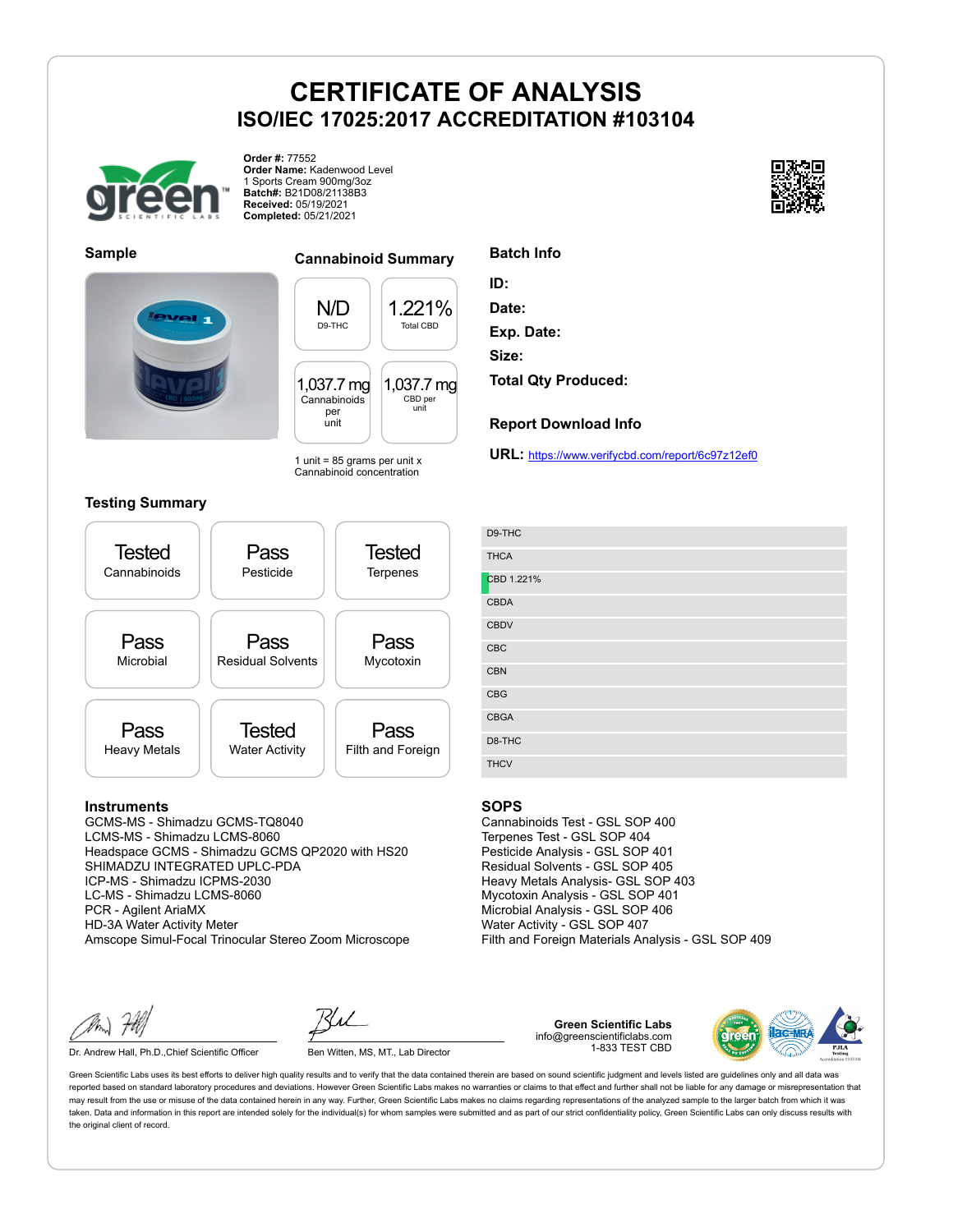

**Order #:** 77552 **Order Name:** Kadenwood Level 1 Sports Cream 900mg/3oz **Batch#:** B21D08/21138B3 **Received:** 05/19/2021 **Completed:** 05/21/2021

## **Sample**

## **Cannabinoids Test**

SHIMADZU INTEGRATED UPLC-PDA

N/D D9-THC 1.221% Total CBD 1,037.7 mg Cannabinoids per 1,037.7 mg CBD per

unit unit

1 unit = 85 grams per unit x Cannabinoid concentration

| Cannabinoids       | LOQ           | weight $(\%)$ | mg/g   | mg/unit   |
|--------------------|---------------|---------------|--------|-----------|
| D9-THC             | 10 PPM        | N/D           | N/D    | N/D       |
| THCA               | <b>10 PPM</b> | N/D           | N/D    | N/D       |
| <b>CBD</b>         | 10 PPM        | 1.221%        | 12.208 | 1,037.680 |
| CBDA               | 20 PPM        | N/D           | N/D    | N/D       |
| <b>CBDV</b>        | 20 PPM        | N/D           | N/D    | N/D       |
| <b>CBC</b>         | 10 PPM        | N/D           | N/D    | N/D       |
| <b>CBN</b>         | 10 PPM        | N/D           | N/D    | N/D       |
| <b>CBG</b>         | 10 PPM        | N/D           | N/D    | N/D       |
| CBGA               | 20 PPM        | N/D           | N/D    | N/D       |
| D8-THC             | 10 PPM        | N/D           | N/D    | N/D       |
| THCV               | 10 PPM        | N/D           | N/D    | N/D       |
| TOTAL D9-THC       |               | N/D           | N/D    | N/D       |
| <b>TOTAL CBD*</b>  |               | 1.221%        | 12.208 | 1,037.7   |
| TOTAL CANNABINOIDS |               | 1.221%        | 12.208 | 1.037.7   |

GSL SOP 400 **UPLOADED:** 05/20/2021 08:59:50

Cannabinoid Weight(%)  $1.5$  $1.0$  $0.5$  $\circ$ D9-THC THCA CBD CBDA CBDV CBC CBN CBG CBGA D8-THC THCV

Reporting Limit 10 ppm  $*Total CBD = CBD + CBDA \times 0.877$ 

N/D - Not Detected, B/LOQ - Below Limit of Quantification

**Green Scientific Labs** info@greenscientificlabs.com 1-833 TEST CBD



Green Scientific Labs uses its best efforts to deliver high quality results and to verify that the data contained therein are based on sound scientific judgment and levels listed are guidelines only and all data was reported based on standard laboratory procedures and deviations. However Green Scientific Labs makes no warranties or claims to that effect and further shall not be liable for any damage or misrepresentation that may result from the use or misuse of the data contained herein in any way. Further, Green Scientific Labs makes no claims regarding representations of the analyzed sample to the larger batch from which it was taken. Data and information in this report are intended solely for the individual(s) for whom samples were submitted and as part of our strict confidentiality policy, Green Scientific Labs can only discuss results with the original client of record.



Dr. Andrew Hall, Ph.D., Chief Scientific Officer Ben Witten, MS, MT., Lab Director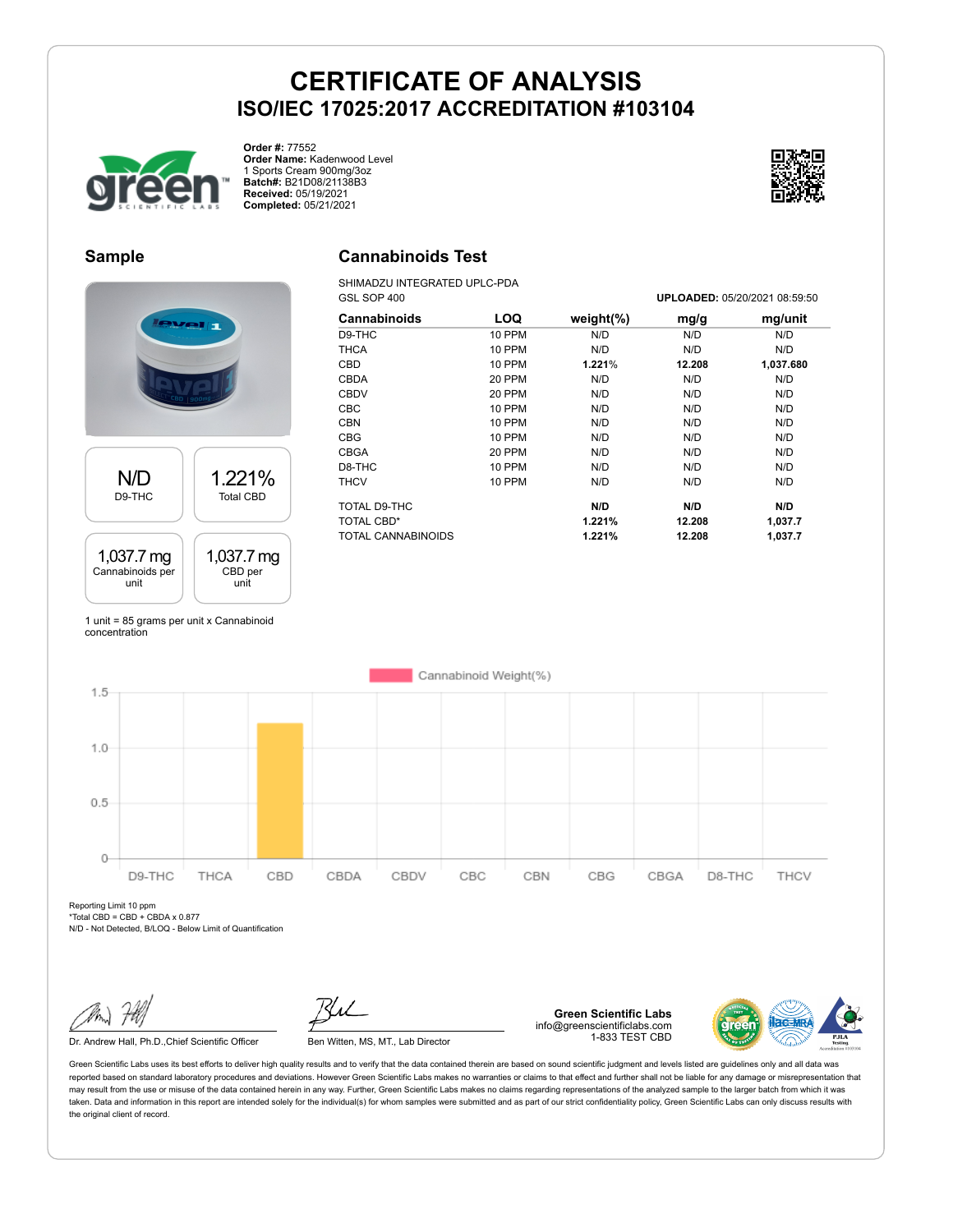GSL SOP 404

**Prepared:** 05/19/2021 19:43:58 **Uploaded:** 05/20/2021 08:46:53



**Order #:** 77552 **Order Name:** Kadenwood Level 1 Sports Cream 900mg/3oz **Batch#:** B21D08/21138B3 **Received:** 05/19/2021 **Completed:** 05/21/2021



## **TERPENES: TOTAL (0.074%)**

Headspace GCMS - Shimadzu GCMS QP2020 with HS20

| Terpene                 | Results (%)  | $\textsf{LOQ}$ (%) $\textsf{LOD}$ (%) |        |
|-------------------------|--------------|---------------------------------------|--------|
| 3-CARENE                | <b>B/LOQ</b> | 0.003%                                | 0.001% |
| ALPHA-BISABOLOL         | <b>B/LOQ</b> | 0.003%                                | 0.001% |
| ALPHA-PINENE            | <b>B/LOQ</b> | 0.003%                                | 0.001% |
| ALPHA-TERPINENE         | <b>B/LOQ</b> | 0.003%                                | 0.001% |
| <b>BETA-MYRCENE</b>     | <b>B/LOQ</b> | 0.003%                                | 0.001% |
| BETA-PINENE             | <b>B/LOQ</b> | 0.003%                                | 0.001% |
| <b>CAMPHENE</b>         | <b>B/LOQ</b> | 0.003%                                | 0.001% |
| <b>CARYOPHYLLENE</b>    | <b>B/LOQ</b> | 0.003%                                | 0.001% |
| CARYOPHYLLENE OXIDE     | <b>B/LOQ</b> | 0.003%                                | 0.001% |
| <b>CIS-BETA-OCIMENE</b> | <b>B/LOQ</b> | 0.003%                                | 0.001% |
| CIS-NEROLIDOL           | <b>B/LOQ</b> | 0.003%                                | 0.001% |
| <b>EUCALYPTOL</b>       | <b>B/LOQ</b> | 0.003%                                | 0.001% |
| <b>GAMMA-TERPINENE</b>  | <b>B/LOQ</b> | 0.003%                                | 0.001% |
| GERANIOL                | 0.028%       | 0.003%                                | 0.001% |
| GUAIOL                  | <b>B/LOQ</b> | 0.003%                                | 0.001% |
| <b>HUMULENE</b>         | <b>B/LOQ</b> | 0.003%                                | 0.001% |
| <b>ISOPULEGOL</b>       | 0.027%       | 0.003%                                | 0.001% |
| <b>LIMONENE</b>         | 0.003%       | 0.003%                                | 0.001% |
| LINALOOL                | 0.011%       | 0.003%                                | 0.001% |

| <b>Terpene</b>     | Results (%) LOQ (%) LOD (%) |        |        |
|--------------------|-----------------------------|--------|--------|
| P-CYMENE           | B/LOQ                       | 0.003% | 0.001% |
| <b>TERPINOLENE</b> | B/LOQ                       | 0.003% | 0.001% |
| TRANS-BETA-OCIMENE | $0.004\%$                   | 0.003% | 0.001% |
| TRANS-NEROLIDOL    | B/LOQ                       | 0.003% | 0.001% |

## **Top Terpenes Results:**



Dr. Andrew Hall, Ph.D., Chief Scientific Officer Ben Witten, MS, MT., Lab Director

**Green Scientific Labs** info@greenscientificlabs.com 1-833 TEST CBD

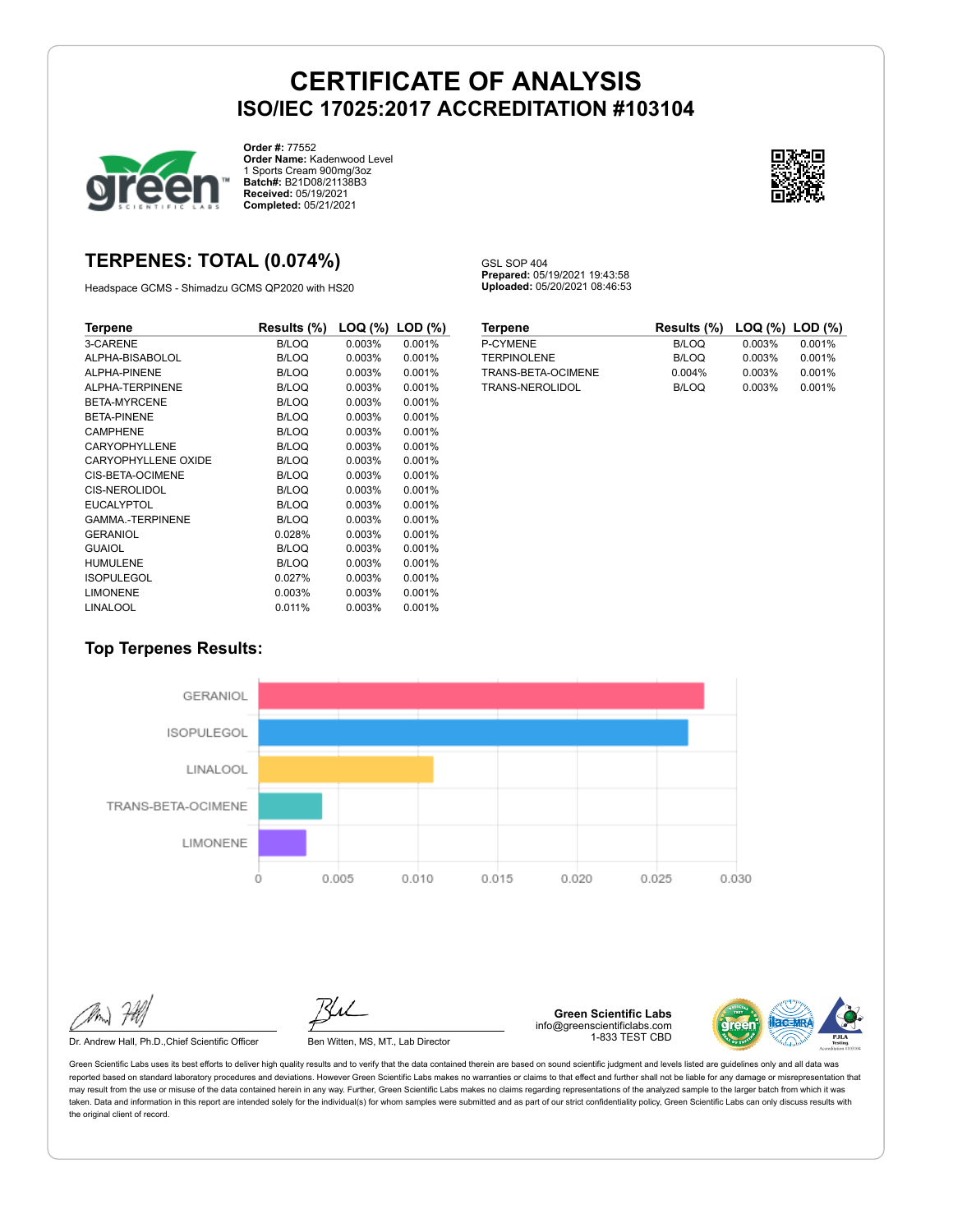

**Order #:** 77552 **Order Name:** Kadenwood Level 1 Sports Cream 900mg/3oz **Batch#:** B21D08/21138B3 **Received:** 05/19/2021 **Completed:** 05/21/2021



## **PESTICIDE ANALYSIS:**

GSL SOP 401 **PREPARED:** 05/19/2021 17:34:04 **UPLOADED:** 05/20/2021 11:10:18

GCMS-MS - Shimadzu GCMS-TQ8040

**Pesticide Action Level (ppm) Results (ppm) LOQ (ppm) LOD (ppm)** CAPTAN 0.700 N/D 0.003 0.001 CHLORDANE 0.100 N/D 0.003 0.001 CHLORFENAPYR 0.100 N/D 0.003 0.001 COUMAPHOS 0.100 N/D 0.003 0.001

| <b>Pesticide</b>        | <b>Action Level Results LOQ LOD</b><br>(ppm) | (ppm) | $(ppm)$ (ppm) |       |
|-------------------------|----------------------------------------------|-------|---------------|-------|
| <b>CYFLUTHRIN</b>       | 2.000                                        | N/D   | 0.003         | 0.001 |
| <b>CYPERMETHRIN</b>     | 1.000                                        | N/D   | 0.003         | 0.001 |
| PARATHION-METHYL        | 0.100                                        | N/D   | 0.003         | 0.001 |
| PENTACHLORONITROBENZENE | 0.100                                        | N/D   | 0.003         | 0.001 |

|  | LCMS-MS - Shimadzu LCMS-8060 |
|--|------------------------------|

| <b>Pesticide</b>     | <b>Action Level</b> | <b>Results</b> | LOQ   | LOD   |
|----------------------|---------------------|----------------|-------|-------|
|                      | (ppm)               | (ppm)          | (ppm) | (ppm) |
| <b>ABAMECTIN B1A</b> | 0.100               | N/D            | 0.005 | 0.001 |
| <b>ACEPHATE</b>      | 0.100               | N/D            | 0.001 | 0.001 |
| <b>ACEQUINOCYL</b>   | 0.100               | N/D            | 0.001 | 0.001 |
| <b>ACETAMIPRID</b>   | 0.100               | N/D            | 0.005 | 0.001 |
| <b>ALDICARB</b>      | 0.100               | N/D            | 0.005 | 0.001 |
| <b>AZOXYSTROBIN</b>  | 0.100               | N/D            | 0.001 | 0.001 |
| <b>BIFENAZATE</b>    | 0.100               | N/D            | 0.005 | 0.001 |
| <b>BIFENTHRIN</b>    | 3.000               | N/D            | 0.005 | 0.001 |
| <b>BOSCALID</b>      | 0.100               | N/D            | 0.005 | 0.001 |
| CARBARYL             | 0.500               | N/D            | 0.003 | 0.001 |
| CARBOFURAN           | 0.100               | N/D            | 0.001 | 0.001 |
| CHLORANTRANILIPROLE  | 10.000              | N/D            | 0.005 | 0.005 |
| <b>CHLORPYRIFOS</b>  | 0.100               | N/D            | 0.001 | 0.001 |
| <b>CLOFENTEZINE</b>  | 0.100               | N/D            | 0.001 | 0.001 |
| <b>DAMINOZIDE</b>    | 0.100               | N/D            | 0.005 | 0.001 |
| <b>DIAZINON</b>      | 0.100               | N/D            | 0.001 | 0.001 |
| <b>DICHLORVOS</b>    | 0.100               | N/D            | 0.005 | 0.001 |
| <b>DIMETHOATE</b>    | 0.100               | N/D            | 0.001 | 0.001 |
| <b>DIMETHOMORPH</b>  | 2.000               | N/D            | 0.005 | 0.001 |
| <b>ETHOPROPHOS</b>   | 0.100               | N/D            | 0.001 | 0.001 |
| <b>ETOFENPROX</b>    | 0.100               | N/D            | 0.001 | 0.001 |
| <b>ETOXAZOLE</b>     | 0.100               | N/D            | 0.010 | 0.005 |
| <b>FENHEXAMID</b>    | 0.100               | N/D            | 0.005 | 0.001 |
| <b>FENOXYCARB</b>    | 0.100               | N/D            | 0.005 | 0.001 |
| <b>FENPYROXIMATE</b> | 0.100               | N/D            | 0.001 | 0.001 |
| <b>FIPRONIL</b>      | 0.100               | N/D            | 0.003 | 0.001 |
| <b>FLONICAMID</b>    | 0.100               | N/D            | 0.025 | 0.010 |
| <b>FLUDIOXONIL</b>   | 0.100               | N/D            | 0.003 | 0.001 |
| <b>HEXYTHIAZOX</b>   | 0.100               | N/D            | 0.005 | 0.001 |
| <b>IMAZALIL</b>      | 0.100               | N/D            | 0.005 | 0.001 |

| <b>Pesticide</b>       | <b>Action Level</b> | <b>Results</b> | LOQ   | LOD   |
|------------------------|---------------------|----------------|-------|-------|
|                        | (ppm)               | (ppm)          | (ppm) | (ppm) |
| <b>IMIDACLOPRID</b>    | 5.000               | N/D            | 0.005 | 0.001 |
| <b>KRESOXIM-METHYL</b> | 0.100               | N/D            | 0.010 | 0.005 |
| <b>MALATHION</b>       | 0.500               | N/D            | 0.005 | 0.001 |
| <b>METALAXYL</b>       | 2.000               | N/D            | 0.001 | 0.001 |
| <b>METHIOCARB</b>      | 0.100               | N/D            | 0.005 | 0.001 |
| <b>METHOMYL</b>        | 1.000               | N/D            | 0.001 | 0.001 |
| <b>MEVINPHOS</b>       | 0.100               | N/D            | 0.001 | 0.001 |
| <b>MYCLOBUTANIL</b>    | 0.100               | N/D            | 0.005 | 0.001 |
| <b>NALED</b>           | 0.100               | N/D            | 0.005 | 0.001 |
| <b>OXAMYL</b>          | 0.500               | N/D            | 0.001 | 0.001 |
| <b>PACLOBUTRAZOL</b>   | 0.100               | N/D            | 0.005 | 0.001 |
| <b>PERMETHRINS</b>     | 0.500               | N/D            | 0.005 | 0.001 |
| <b>PHOSMET</b>         | 0.100               | N/D            | 0.005 | 0.001 |
| <b>PIPERONYL</b>       |                     |                |       |       |
| <b>BUTOXIDE</b>        | 3.000               | N/D            | 0.001 | 0.001 |
| <b>PRALLETHRIN</b>     | 0.100               | N/D            | 0.005 | 0.005 |
| <b>PROPICONAZOLE</b>   | 0.100               | N/D            | 0.010 | 0.005 |
| <b>PROPOXUR</b>        | 0.100               | N/D            | 0.001 | 0.001 |
| <b>PYRETHRINS</b>      | 0.500               | N/D            | 0.005 | 0.005 |
| (PYRETHRIN I)          |                     |                |       |       |
| <b>PYRIDABEN</b>       | 0.100               | N/D            | 0.005 | 0.001 |
| <b>SPINETORAM</b>      | 0.100               | N/D            | 0.001 | 0.001 |
| SPINOSAD               | 0.100               | N/D            | 0.001 | 0.001 |
| <b>SPIROMESIFEN</b>    | 0.100               | N/D            | 0.005 | 0.001 |
| <b>SPIROTETRAMAT</b>   | 0.100               | N/D            | 0.001 | 0.001 |
| SPIROXAMINE            | 0.100               | N/D            | 0.001 | 0.001 |
| TEBUCONAZOLE           | 0.100               | N/D            | 0.005 | 0.001 |
| <b>THIACLOPRID</b>     | 0.100               | N/D            | 0.001 | 0.001 |
| <b>THIAMETHOXAM</b>    | 5.000               | N/D            | 0.001 | 0.001 |
| <b>TRIFLOXYSTROBIN</b> | 0.100               | N/D            | 0.001 | 0.001 |

N/D = Not Detected, A/LOQ = Above LOQ Level, B/LOQ = Below LOQ Level, B/LOD = Below LOD Level

Dr. Andrew Hall, Ph.D., Chief Scientific Officer Ben Witten, MS, MT., Lab Director

**Green Scientific Labs** info@greenscientificlabs.com 1-833 TEST CBD

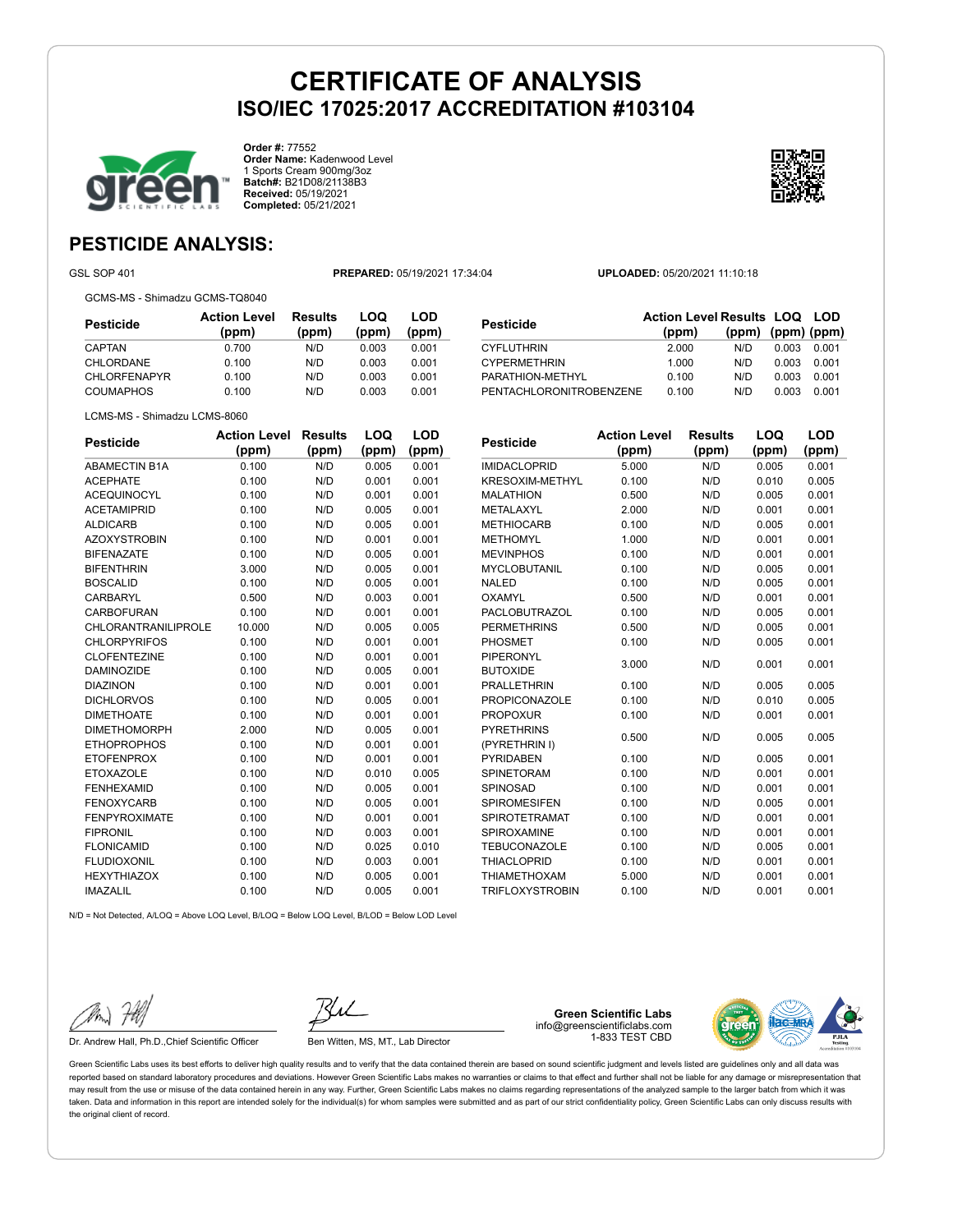

**Order #:** 77552 **Order Name:** Kadenwood Level 1 Sports Cream 900mg/3oz **Batch#:** B21D08/21138B3 **Received:** 05/19/2021 **Completed:** 05/21/2021



## **RESIDUAL SOLVENTS:**

Headspace GCMS - Shimadzu GCMS QP2020 with HS20

GSL SOP 405 **Prepared:** 05/19/2021 19:55:10 **Uploaded:** 05/20/2021 08:11:45

| <b>Residual Solvent</b>  | <b>Action Level (ppm)</b> | Results (ppm) | LOQ (ppm) | LOD (ppm) |
|--------------------------|---------------------------|---------------|-----------|-----------|
| 1,1-DICHLOROETHENE       | 8                         | N/D           | 0.63      | 0.63      |
| 1,2- DICHLOROETHANE      | $\overline{2}$            | N/D           | 0.12      | 0.02      |
| <b>ACETONE</b>           | 5,000                     | N/D           | 140       | 20        |
| <b>ACETONITRILE</b>      | 410                       | N/D           | 25        | 1         |
| <b>BENZENE</b>           |                           | N/D           |           | 0.5       |
| <b>BUTANE</b>            | 5,000                     | N/D           | 50        | 10        |
| <b>CHLOROFORM</b>        |                           | N/D           |           | 0.5       |
| CIS 1,2-DICHLOROETHENE   | 5                         | N/D           | 0.73      | 0.18      |
| <b>ETHANOL</b>           | 5,000                     | N/D           | 140       | 20        |
| ETHYL ACETATE            | 5,000                     | N/D           | 140       | 20        |
| <b>ETHYL ETHER</b>       | 5,000                     | N/D           | 140       | 20        |
| ETHYLENE OXIDE           |                           | N/D           | $\Omega$  | 0         |
| <b>ISOPROPYL ALCOHOL</b> | 5,000                     | 143           | 140       | 20        |
| <b>METHANOL</b>          | 3,000                     | N/D           | 100       | 20        |
| METHYLENE CHLORIDE       | 125                       | N/D           | 0.15      | 0.15      |
| N-HEPTANE                | 5,000                     | N/D           | 140       | 20        |
| N-HEXANE                 | 290                       | N/D           | 18        | 10        |
| <b>PENTANE</b>           | 5,000                     | N/D           | 140       | 20        |
| <b>PROPANE</b>           | 5,000                     | N/D           | 20        |           |
| <b>TOLUENE</b>           | 890                       | N/D           | 53        |           |
| TRANS 1,2-DICHLOROETHENE | 5                         | N/D           | 0.73      | 0.18      |
| <b>TRICHLOROETHENE</b>   |                           | N/D           |           | 0.5       |
| <b>XYLENES</b>           | 150                       | N/D           | 130       | 20        |

Dr. Andrew Hall, Ph.D., Chief Scientific Officer Ben Witten, MS, MT., Lab Director

**Green Scientific Labs** info@greenscientificlabs.com 1-833 TEST CBD

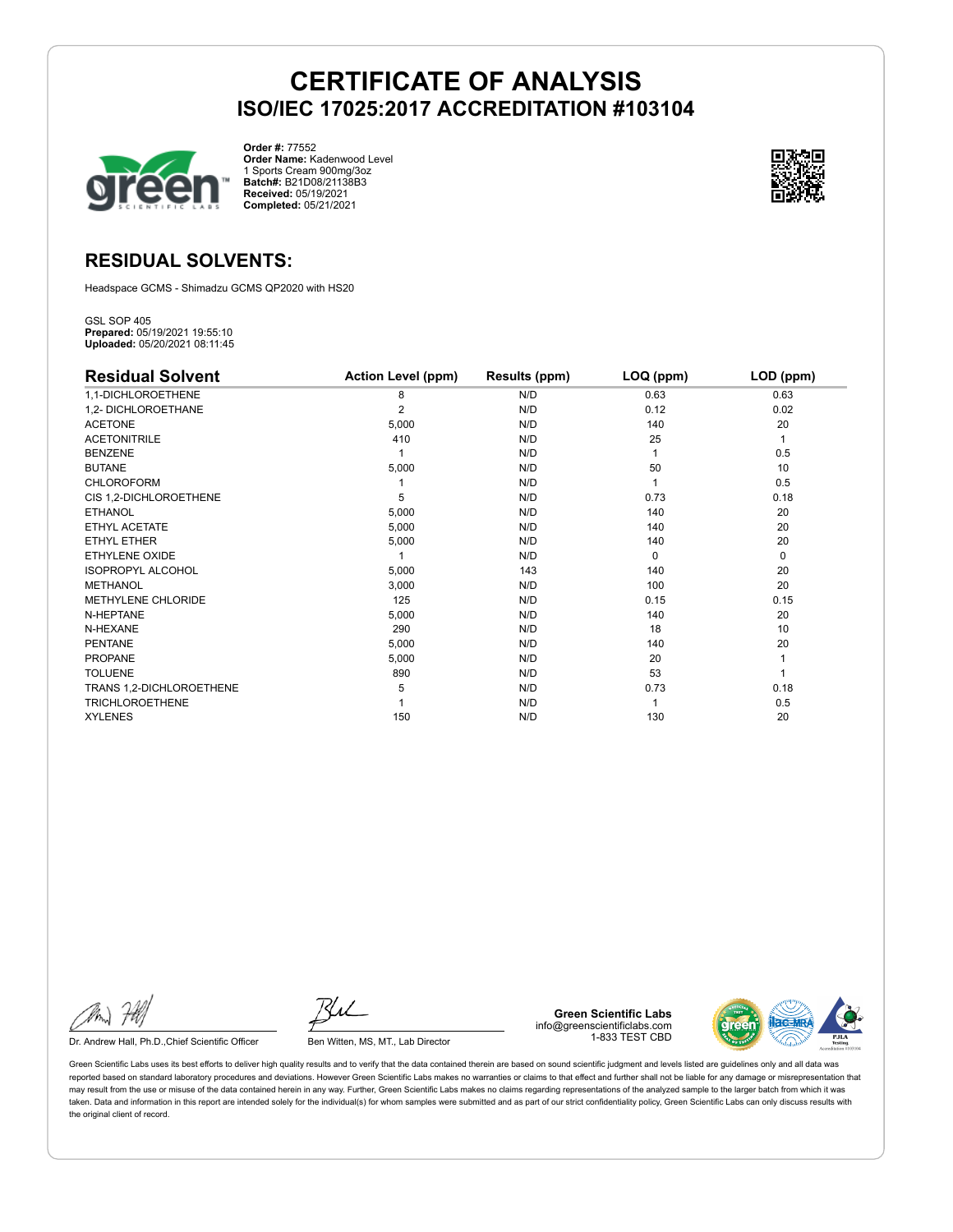**Microbial Analysis** GSL SOP 406 **Uploaded:** 05/21/2021 19:34:51



**Order #:** 77552 **Order Name:** Kadenwood Level 1 Sports Cream 900mg/3oz **Batch#:** B21D08/21138B3 **Received:** 05/19/2021 **Completed:** 05/21/2021



## **Microbial Analysis:**

fa PCR - Agilent AriaMX

**MICROBIAL ANALYSIS:**

PCR - Agilent AriaMX

| Test                          | <b>SOP</b> | <b>Test Method</b> | <b>Device Used</b> | <b>LOD</b>                          | <b>Allowable</b><br>Criteria  | <b>Actual Result Pass/Fail</b> |             |
|-------------------------------|------------|--------------------|--------------------|-------------------------------------|-------------------------------|--------------------------------|-------------|
| ASPERGILLUS FUMIGATUS***      | 406.01     | USP 61/62+         | <b>ARIAMX PCR</b>  | 1 CFU/G**                           | DETECT/NOT<br><b>DETECTED</b> | <b>NOT DETECTED</b>            | <b>PASS</b> |
| <b>ASPERGILLUS TERREUS***</b> | 406.01     | USP 61/62+         | <b>ARIAMX PCR</b>  | 1 CFU/G**                           | DETECT/NOT<br><b>DETECTED</b> | <b>NOT DETECTED</b>            | <b>PASS</b> |
| ASPERGILLUS FLAVUS***         | 406.01     | USP 61/62+         | <b>ARIAMX PCR</b>  | 1 CFU/G**                           | DETECT/NOT<br><b>DETECTED</b> | <b>NOT DETECTED</b>            | <b>PASS</b> |
| ASPERGILLUS NIGER***          | 406.01     | USP 61/62†         | <b>ARIAMX PCR</b>  | 1 CFU/G**                           | DETECT/NOT<br><b>DETECTED</b> | <b>NOT DETECTED</b>            | <b>PASS</b> |
| STEC E. COLI*                 | 406.01     | USP 61/62+         | <b>ARIAMX PCR</b>  | 1 CFU/G**                           | DETECT/NOT<br><b>DETECTED</b> | NOT DETECTED                   | <b>PASS</b> |
| SALMONELLA*                   | 406.01     | USP 61/62+         | <b>ARIAMX PCR</b>  | 1 CFU/G**                           | DETECT/NOT<br><b>DETECTED</b> | <b>NOT DETECTED</b>            | <b>PASS</b> |
| TOTAL YEAST AND MOLD          | 406.01     | USP 61/62+         | <b>ARIAMX PCR</b>  | CFU/G BY<br><b>SAMPLE</b><br>TYPE** | 1.000 CFU/G                   | <b>NOT DETECTED</b>            | <b>PASS</b> |
| AEROBIC BACTERIA COUNT        | 406.01     | USP 61/62+         | <b>ARIAMX PCR</b>  | CFU/G BY<br><b>SAMPLE</b><br>TYPE** | 10,000 CFU/G                  | <b>NOT DETECTED</b>            | <b>PASS</b> |
| <b>ENTEROBACTERIACEAE</b>     | 406.01     | USP 61/62+         | <b>ARIAMX PCR</b>  | CFU/G BY<br><b>SAMPLE</b><br>TYPE** | <b>100 CFU/G</b>              | <b>NOT DETECTED</b>            | <b>PASS</b> |
| <b>COLIFORM</b>               | 406.01     | USP 61/62+         | <b>ARIAMX PCR</b>  | CFU/G BY<br><b>SAMPLE</b><br>TYPE** | <b>100 CFU/G</b>              | <b>NOT DETECTED</b>            | <b>PASS</b> |

† USP 61 (enumeration of bacteria TAC, TYM, and ENT/Coliform), USP 62 (identifying specific species E.coli Aspergillus etc)

\* STEC and Salmonella run as Multiplex

\*\* CFU/g Calculation based on MIP/Extract matrix

\*\*\* Flavus = 2 Copies of DNA / Fumigatis = 2 Copies of DNA Niger = 20 Copies of DNA / Terrus = 10 copies of DNA

Dr. Andrew Hall, Ph.D., Chief Scientific Officer Ben Witten, MS, MT., Lab Director

**Green Scientific Labs** info@greenscientificlabs.com 1-833 TEST CBD